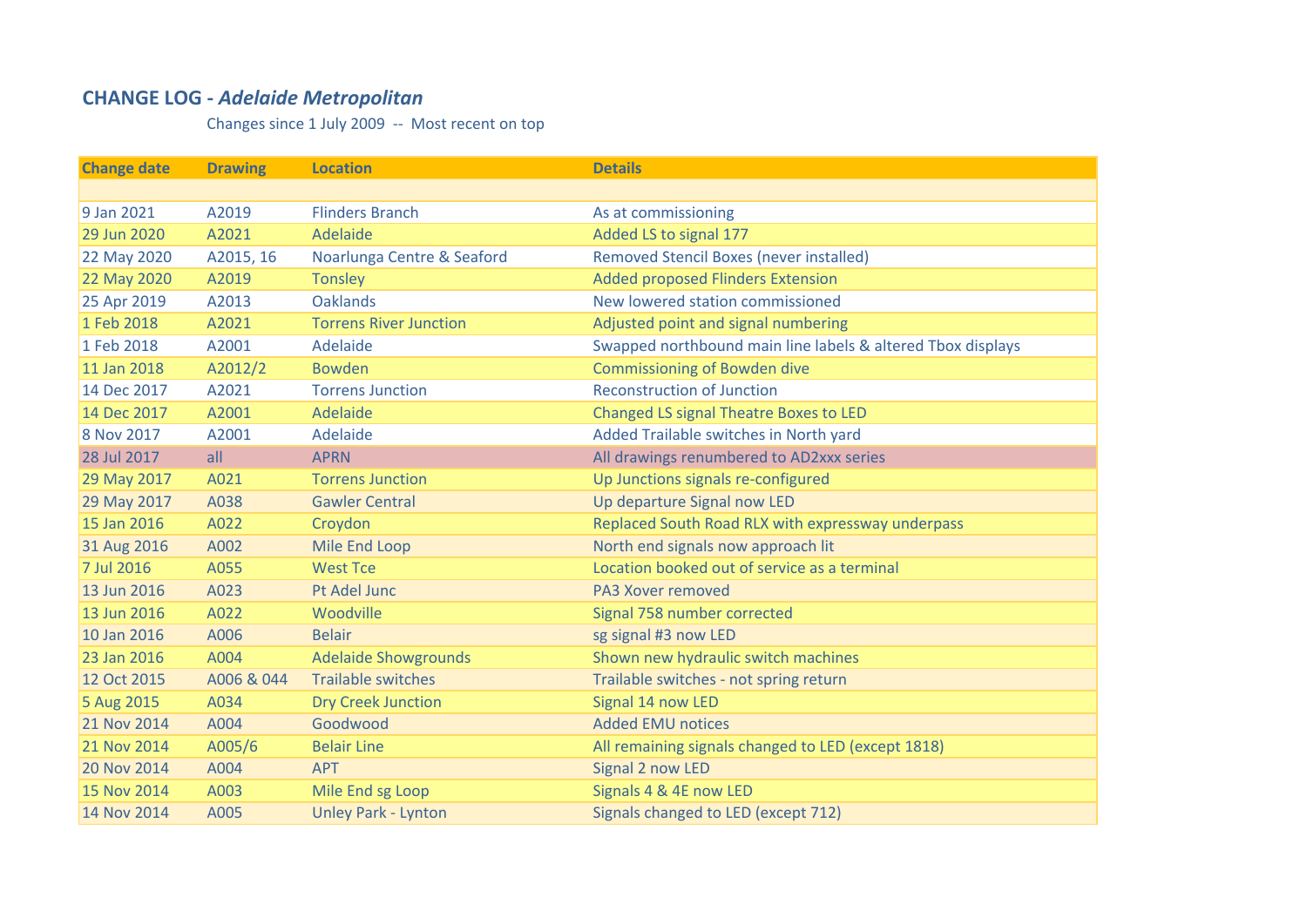| 1 Oct 2014  | A004/5              | Millswood                   | <b>Re-instatement of Station</b>                                   |
|-------------|---------------------|-----------------------------|--------------------------------------------------------------------|
| 28 Sep 2014 | All                 | <b>Network</b>              | Review and correction where necessary of all distance measurements |
| 15 Sep 2014 | A045                | <b>MPC</b>                  | Now managed by GWA                                                 |
| 22 Aug 2014 | A004                | Goodwood                    | Leader St Xing - Now 'Caution another train coming'                |
| 20 Aug 2014 | A001                | Adelaide                    | Remaining signals converted to LED                                 |
| 20 Aug 2014 | A021                | <b>Torrens Junction</b>     | 251, 252, 271, 272, & 254 signals now LED                          |
| 20 Aug 2014 | A022                | <b>St Clair</b>             | New protected pedestrian Crossing                                  |
| 20 Aug 2014 | A023                | Pt Adelaide Junction        | <b>Added Yard Limit Signs</b>                                      |
| 20 Aug 2014 | A031                | Islington                   | Signal 674 now LED                                                 |
| 25 Jul 2014 | A034                | <b>Parafield Gardens</b>    | Signal 1871 now LED                                                |
| 25 Jul 2014 | A016                | Seaford                     | Signals 3334 & 3535 now have second Junction Indicator             |
| 25 Jul 2014 | A019                | <b>Mitchell Park</b>        | Signal 1136 - Flashing Yellow aspect removed                       |
| 25 Apr 2014 | A01/019             | <b>Tonsley Line</b>         | Recommissioning of Tonsley Line - new drawing A019                 |
| 19 Mar 2014 | A001/3/4 & A011-16  |                             | Seaford line final as built alterations                            |
| 17 Mar 2014 | A001                | Adelaide                    | <b>Stencil indications modified</b>                                |
| 17 Mar 2014 | A004                | Wayville                    | Now called Adelaide Showground                                     |
| 17 Mar 2014 | A015                | Noarlunga Centre            | Signal aspect change                                               |
| 17 Mar 2014 | A016                | Seaford                     | As built corrections                                               |
| 5 Mar 2014  | A016                | Seaford                     | Road name changes in Seaford Depot                                 |
| 5 Feb 2014  | A001                | Adelaide                    | Signals on Seaford/Belar lines changed to LED                      |
| 23 Jan 2104 | A001                | Adelaide                    | <b>Added electrification</b>                                       |
| 17 Dec 2013 | A993                | <b>NRM</b>                  | Moved t/o 13                                                       |
| 23 Nov 2013 | A052                | <b>South Road</b>           | <b>Added platform Lifts</b>                                        |
| 23 Nov 2013 | A004/11/12/13/15/16 |                             | Seaford line construction changes                                  |
| 21 Nov 2013 | A022                | <b>St Clair</b>             | RLX now interlinked with Road traffic Signals                      |
| 21 Nov 2013 | A012                | <b>Marion</b>               | <b>New Ped Underpass</b>                                           |
| 14 Nov 2013 | A013-16             | <b>Brighton-Seaford</b>     | Line commisioned with active Overhead Wiring                       |
| 9 Nov 2013  | A004                | Wayville                    | s.g. Signal 1 moved to down side of new ped. Bridge (visibility)   |
| 4 Nov 2013  | A011-12             | Noarlunga Line              | Changes to reflest signalling and track construction               |
| 5 Oct 2013  | A024                | Osborne                     | <b>Corrected location of RLX33</b>                                 |
| 5 Oct 2013  | A002                | <b>Mile End</b>             | Removed signal 209, Mover 44 to non-preferred side                 |
| 3 Oct 2013  | A013                | <b>Oaklands</b>             | <b>Corrected Signal no 1337</b>                                    |
| 3 Oct 2013  | A041-46             | <b>Yards on Gawler Line</b> | Added extra page linking                                           |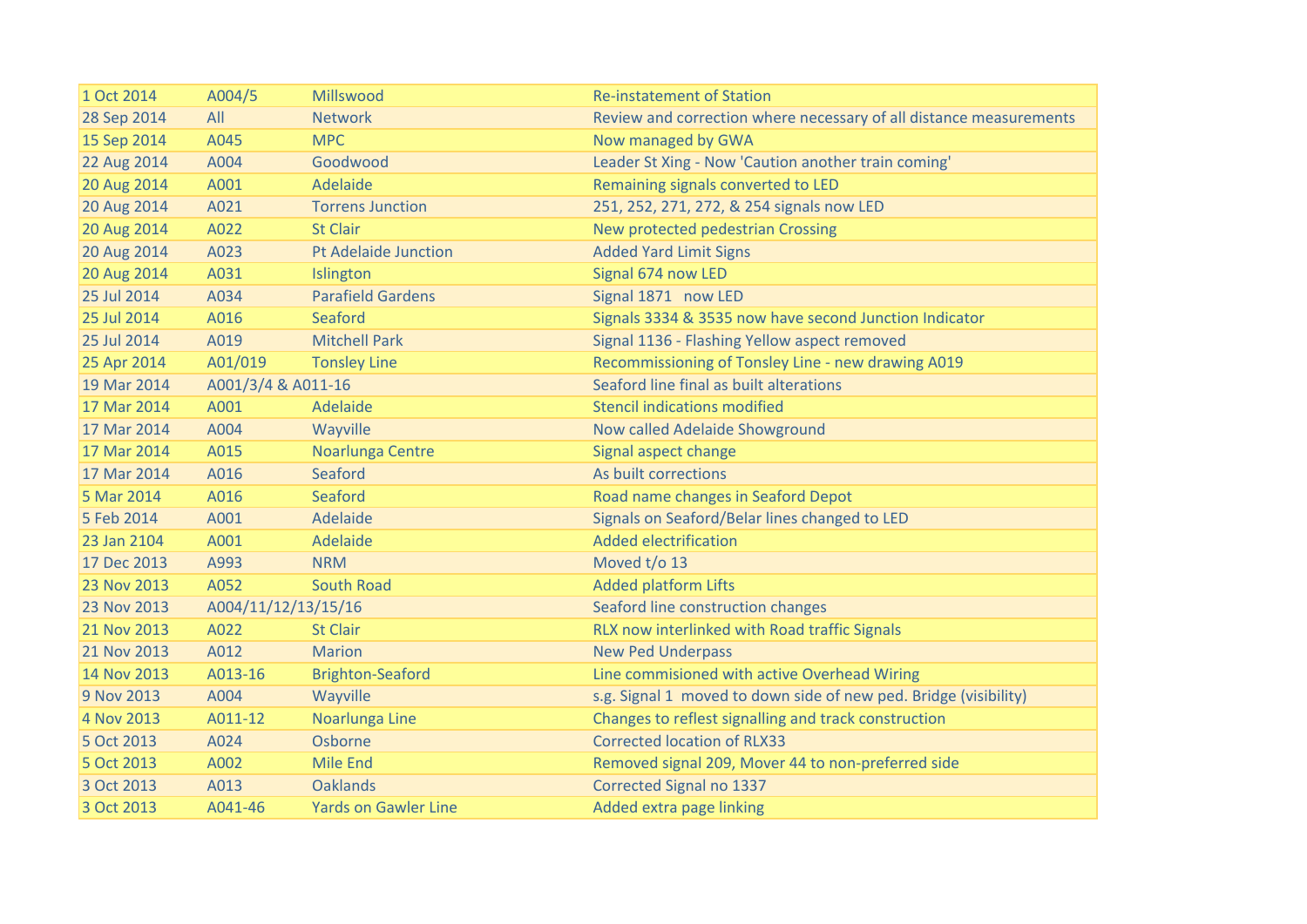| 24 Sep 2013 | A029             | <b>Grange Line</b>               | <b>Added Grange YL</b>                                                             |
|-------------|------------------|----------------------------------|------------------------------------------------------------------------------------|
| 21 Sep 2013 | A037/38          | <b>Gawler/Gawler Central</b>     | <b>Added YL boards</b>                                                             |
| 17 Sep 2013 | A022             | <b>St Clair</b>                  | <b>New Station</b>                                                                 |
| 3 Sep 2031  | A001-6           | <b>Belair Line</b>               | Added YL signs and changed Wayville signalling with changing construction developn |
| 28 Aug 2013 | A031             | Kilburn                          | Grade crossing slot added                                                          |
| 29 Jul 2013 | A002-3           | <b>Belair Line</b>               | Further construction developments                                                  |
| 26 Jul 2013 | A002-6           | <b>Belair Line</b>               | Re-opened                                                                          |
| 13 Jul 2013 | A002-4           | Mile End - Millswood             | Further construction developments                                                  |
| 8 Jul 2013  | A003/4           | Wayville                         | Changes as constucted (stage 1)                                                    |
| 5 Jul 2013  | A014/5           | Lonsdale et al                   | <b>Electrification commencing</b>                                                  |
| 28 Jun 2013 | A016             | <b>Seaford Depot</b>             | <b>Changed track names</b>                                                         |
| 27 Jun 2013 | A016             | <b>Seaford Depot</b>             | Further track changes                                                              |
| 27 Jun 2013 | A029             | <b>Albert Park</b>               | YL boards added                                                                    |
| 26 Jun 2013 | A004/5           | Goodwood                         | ARTC Signalling and notice boards chamged                                          |
| 26 Jun 2013 | A024/31/32/33    |                                  | Various yards - Yard Limit signs installed                                         |
| 13 Jun 2013 | A022             | Woodville                        | <b>Added YL signs</b>                                                              |
| 13 Jun 2013 | A001-4           | Adelaide - Goodwood              | <b>Further Developments</b>                                                        |
| 11 Jun 2013 | A004             | Wayville - Goodwood              | Further changes of signalling layout                                               |
| 10 Jun 2013 | A001             | Adelaide                         | <b>Track changes Platforms 1-3</b>                                                 |
| 10 Jun 2013 | A051             | <b>City West</b>                 | <b>Single Track throat removed</b>                                                 |
| 4 May 2013  | A032             | <b>Dry Creek</b>                 | <b>New Yard Limit signs</b>                                                        |
| 4 May 2013  | A002-6           | <b>Belair line</b>               | <b>Ongoing construction changes</b>                                                |
| 21 Apr 2013 | A004             | Wayville                         | <b>Construction changes</b>                                                        |
| 17 Apr 2013 | A015-016         | <b>Seaford Extension</b>         | <b>Signalling details</b>                                                          |
| 17 Apr 2013 | A004             | Wayville                         | Proposed layout                                                                    |
| 25 Jan 2013 | A002-015         | <b>Adelaide 'South' Lines</b>    | Closed for re-construction                                                         |
| 15 Oct 2012 | A042             | <b>Adelaide Freight Terminal</b> | <b>SCT Terminal vacated</b>                                                        |
| 15 Oct 2012 | A041             | <b>Islington Worksops</b>        | <b>Tracks removed</b>                                                              |
| 19 Jun 2012 | A022             | <b>Cheltenham Racecourse</b>     | <b>Station removed</b>                                                             |
| 9 May 2012  | A004/22/32/35/36 |                                  | RLX's equipped with Red Light Cameras                                              |
| 30 Mar 2012 | A034             | <b>Mawson Lakes</b>              | Added bi directional section of Up main                                            |
| 30 Mar 2012 | A035             | Salisbury                        | Corrected numbering of 2074                                                        |
| 30 Mar 2012 | A032             | <b>Dry Creek</b>                 | Sig 1073 is only 2 aspect                                                          |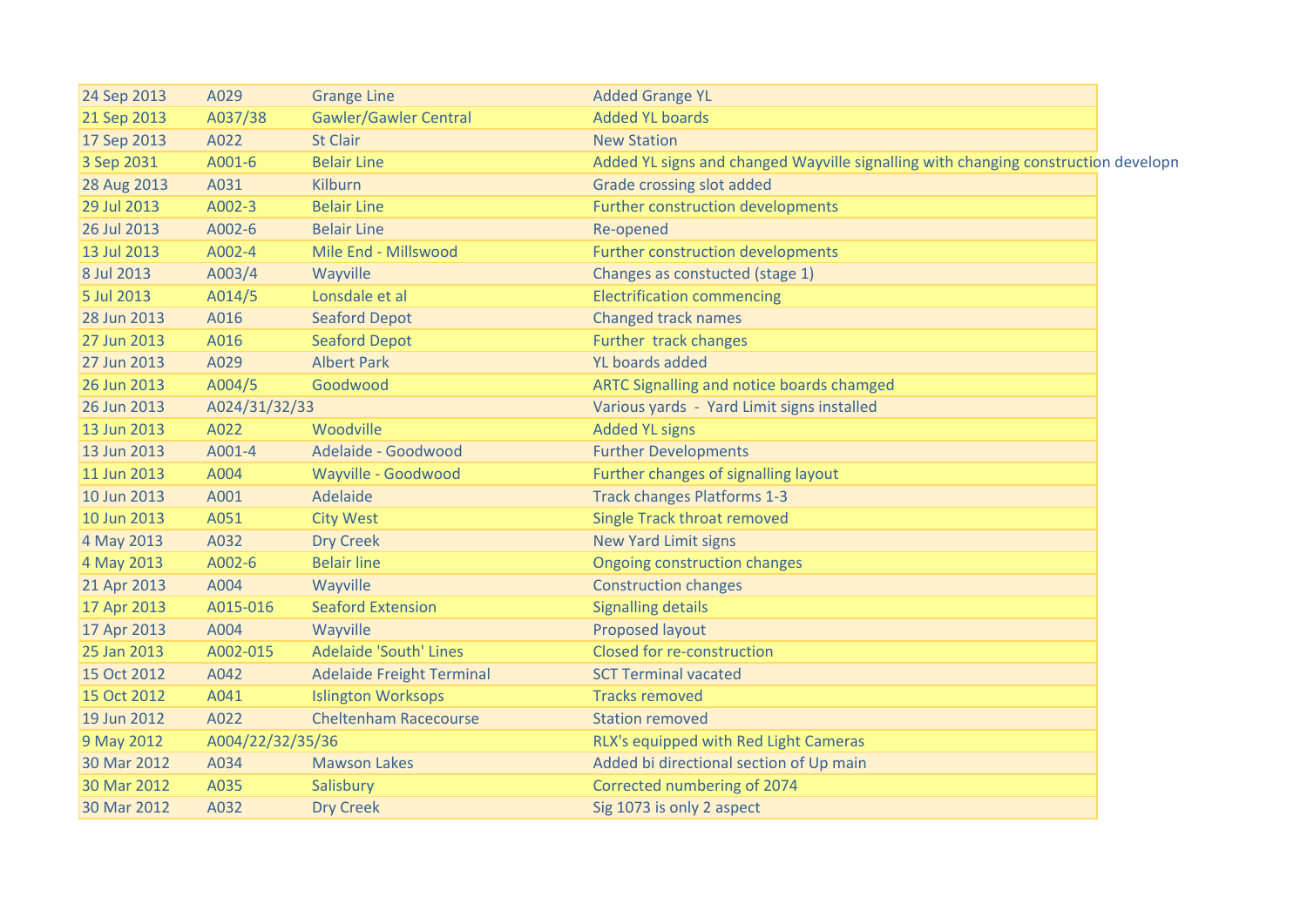| 30 Mar 2012 | A021    | Adelaide yard                    | Signal 155 now LED                                                                                          |
|-------------|---------|----------------------------------|-------------------------------------------------------------------------------------------------------------|
| 28 Mar 2012 | A034-37 | <b>Gawler Line</b>               | Recommissioned                                                                                              |
| 8 Mar 2012  | A035/6  | Elizabeth                        | Elizabeth turn back track construction                                                                      |
| 21 Feb 2012 | A001    | Adelaide                         | Signal 154 & 174 now LED                                                                                    |
| 30 Nov 2011 | A002    | <b>Mile End</b>                  | Sig 137 can display Yellow Flashing                                                                         |
| 24 Nov 2011 | A034-37 | <b>Gawler Line</b>               | <b>Under Reconstruction</b>                                                                                 |
| 17 Nov 2011 | A065    | <b>Port Flat</b>                 | <b>Added Berth 29</b>                                                                                       |
| 2 Sep 2011  | A011-15 | Clarence Pk-Noarlunga Cntr       | Added non protected pedestrial crossings                                                                    |
| 2 Sep 2011  | A002-04 | Mile End Goodwood                | Minor signal indication changes                                                                             |
| 29 Aug 2011 | A001    | Adelaide                         | Sig 113 now shown as Permissive                                                                             |
| 18 Aug 2011 | A933    | <b>NRM</b>                       | Stop signs added to Aviation Museum RLX                                                                     |
| 17 Aug 2011 | A993    | <b>NRM</b>                       | Added new wigwag at Steam Shed crossing                                                                     |
| 2 Aug 2011  | A993    | <b>NRM</b>                       | <b>Added notices</b>                                                                                        |
| 2 Aug 2011  | A023    | <b>Port Adelaide Junction</b>    | Added dual gauge tyrack at NRM interface                                                                    |
| 18 Jun 2011 | A015    | Lonsdale                         | Siding through T/O PS3 removed & changes to Sig 2634                                                        |
| 18 Jun 2011 | A014    | <b>Hallett Cove</b>              | Emergency Crossovers (HG1 & HC2) removed + signalling functions                                             |
|             |         |                                  |                                                                                                             |
| 12 Jun 2011 |         |                                  | NOTE: From this date onwards Dry Creek - Pelican Point line changes are only listed in the ARTC SA & WA log |
| 11 Jun 2011 | A024    | Glanville                        | <b>TO GV3 Normal reversed</b>                                                                               |
| 11 Jun 2011 | A005    | Coromandel                       | <b>CMTOT</b> signs at RLX                                                                                   |
| 3 May 2011  | A001    | Adelaide                         | Further works re removal of RCD                                                                             |
| 28 Apr 2011 | A993    | <b>NRM</b>                       | Triple gauge to Stop board                                                                                  |
| 4 Apr 2011  | A016    | Seaford                          | New information on the extension under construction                                                         |
| 16 Mar 2011 | A001    | Adelaide                         | Further works re removal of RCD                                                                             |
| 11 Mar 2011 | A034    | Parafield                        | Signal 1871 is Permissive                                                                                   |
| 28 Feb 2011 | A001    | Adelaide                         | Part removal of RCD & re-commissioning of North yard                                                        |
| 21 Feb 2011 | A015    | <b>Brighton-Noarlunga Centre</b> | Removed signals for bi-directional operation (never used)                                                   |
| 21 Feb 2011 | A014    | Brighton-Noarlunga Centre        | Removed signals for bi-directional operation (never used)                                                   |
| 21 Feb 2011 | A013    | <b>Brighton-Noarlunga Centre</b> | Removed signals for bi-directional operation (never used)                                                   |
| 7 Feb 2011  | A044    | <b>Dry Creek RCD</b>             | <b>Added Commissioned yard</b>                                                                              |
| 26 Jan 2011 | A013    | <b>Oaklands</b>                  | Added up end Ped crossing                                                                                   |
| 17 Dec 2010 | A971    | <b>Fort Glanville</b>            | <b>Gates removed</b>                                                                                        |
| 13 Dec 2010 | A006    | <b>Belair</b>                    | Sig 2118 corrected                                                                                          |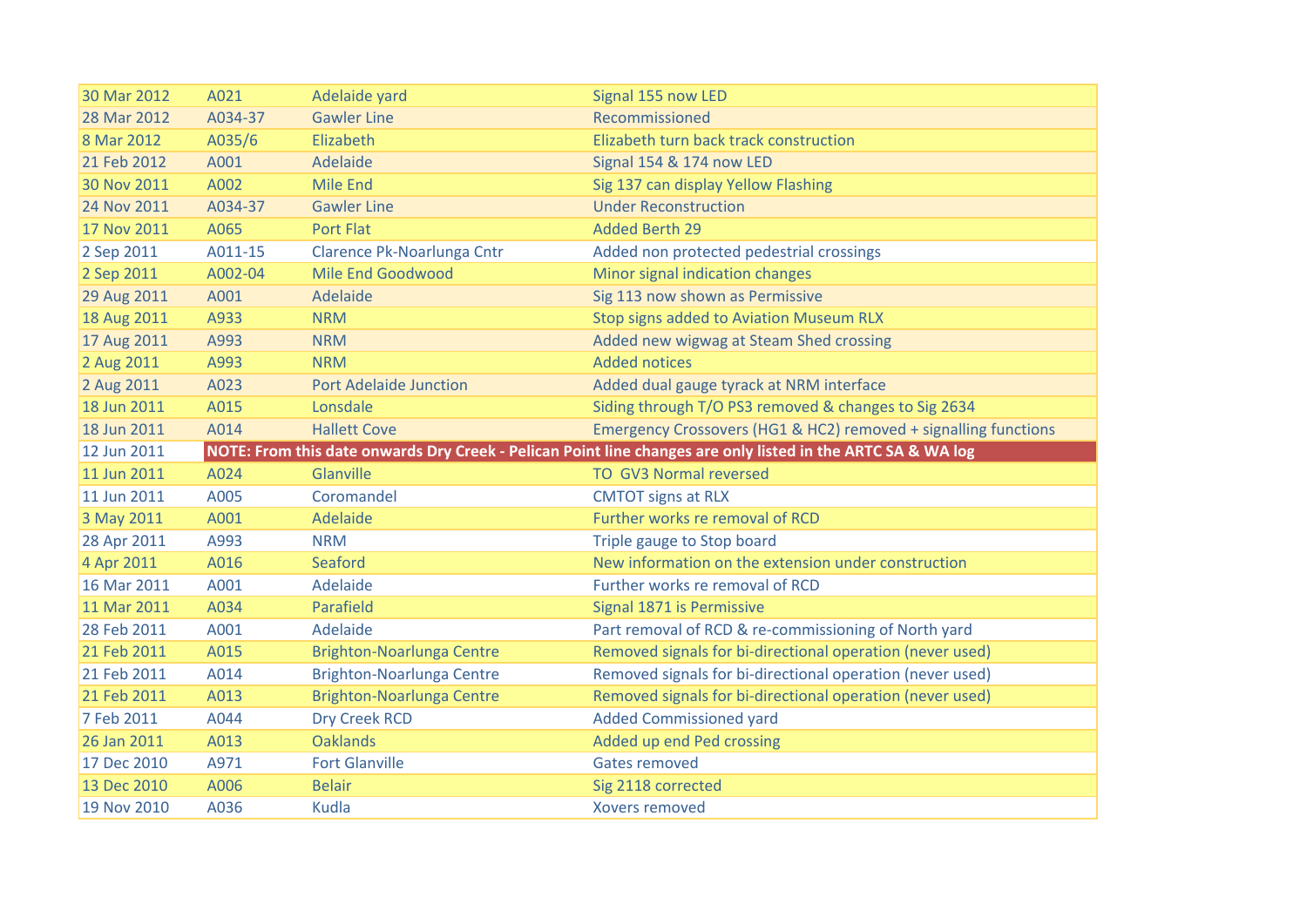| 15 Nov 2010 | A993       | <b>NRM</b>                                        | Added new installations in Museum                                   |
|-------------|------------|---------------------------------------------------|---------------------------------------------------------------------|
| 15 Nov 2010 | A042       | <b>SCT</b>                                        | T/O label                                                           |
| 15 Nov 2010 | A031-34    | <b>Various</b>                                    | Changed signal numbering and displays to existing                   |
| 13 Nov 2010 |            | A002-38 (All sheets except 1,5,12,13,16,29,31,36) | Added "F" where Yellow aspect can show flashing.                    |
| 9 Nov 2010  | A033       | <b>Dry Creek</b>                                  | Signal numbering altered on installation                            |
| 9 Nov 2010  | A032       | <b>Dry Creek</b>                                  | <b>Cormack Rd LX conditional triggering</b>                         |
| 29 Oct 2010 | A055       | <b>Entertainment Centre</b>                       | Altered point operation protocol                                    |
| 29 Oct 2010 | A051       | <b>City West</b>                                  | Altered point operation protocol                                    |
| 15 Oct 2010 | A055       | Adelaide                                          | <b>Added TS number 165</b>                                          |
| 15 Oct 2010 | A052       | South Tce                                         | Changed diplay on signal styles "j" & "k"                           |
| 15 Oct 2010 | A032       | <b>Dry Creek</b>                                  | <b>Additional works</b>                                             |
| 25 Sep 2010 | A032-33-34 | <b>Dry Creek</b>                                  | <b>Connections for new RCD</b>                                      |
| 24 Aug 2010 | A055       | Adelaide                                          | <b>Added TS number 166</b>                                          |
| 9 Jul 2010  | A023       | <b>Port Adelaide Juntion</b>                      | No Control Point on approach to NRM                                 |
| 9 Jul 2010  | A031       | <b>North Adelaide</b>                             | Hawker St RLX now has RTS assistance                                |
| 9 Jul 2010  | A993       | <b>NRM</b>                                        | Track chnages @ To #1                                               |
| 2 Jul 2010  | A021       | <b>Bowden</b>                                     | <b>Added overhead LX lights</b>                                     |
| 2 Jul 2010  | A029       | Woodville                                         | Added overhead LX lights                                            |
| 1 Jul 2010  | A053       | <b>Glengowrie Depot</b>                           | <b>Rearranged layout</b>                                            |
| 14 Apr 2010 | A021       | <b>Bowden</b>                                     | Added TS number to Park Tce ID                                      |
| 14 Apr 2010 | A055       | <b>Entertainment Centre</b>                       | <b>Corrected TS at Park Tce</b>                                     |
| 24 Feb 2010 | A062       | Gillman                                           | Sig 34 now LED                                                      |
| 19 Feb 2010 | A995       | <b>St Kilda Tramway Museum</b>                    | <b>Redraw of Museum layout</b>                                      |
| 12 Feb 2010 | A052       | <b>Beckman Street</b>                             | Replaced missing X/Over                                             |
| 12 Feb 2010 | A052       | <b>South Road</b>                                 | Station is island platform                                          |
| 2 Feb 2010  | A023       | <b>Port Adelaide Junction</b>                     | Rearranged T/O PA4                                                  |
| 15 Jan 2010 | A038       | [whole page]                                      | Drafting errors corrected                                           |
| 15 Jan 2010 | A037       | [whole page]                                      | Omissions corrected & 'More than 1 train' crossing added @ Tambelin |
| 15 Jan 2010 | A036       | [whole page]                                      | New Ped. Swing gate protection at Anderson Walk                     |
| 15 Jan 2010 | A035       | [whole page]                                      | <b>Omissions corrected</b>                                          |
| 15 Jan 2010 | A034       | [whole page]                                      | New Ped. Swing gate protection at King St                           |
| 15 Jan 2010 | A032       | [whole page]                                      | <b>Omissions corrected</b>                                          |
| 15 Jan 2010 | A031       | [whole page]                                      | Omissions corrected & 'More than 1 train' crossings added           |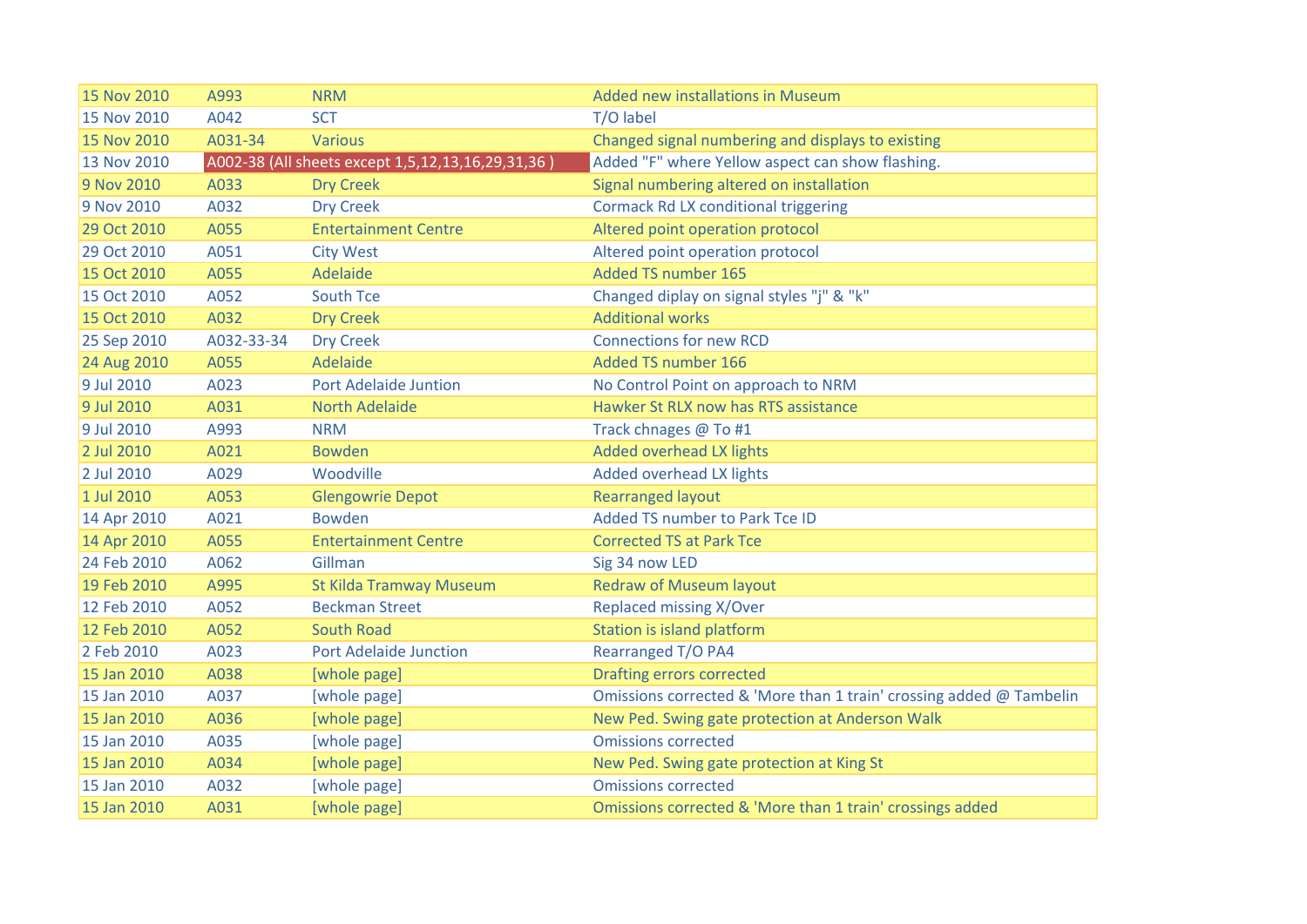| 15 Jan 2010 | A015 | [whole page]                      | <b>Minor amendments</b>                                   |
|-------------|------|-----------------------------------|-----------------------------------------------------------|
| 15 Jan 2010 | A014 | [whole page]                      | <b>Minor amendments</b>                                   |
| 15 Jan 2010 | A013 | [whole page]                      | <b>Minor amendments</b>                                   |
| 15 Jan 2010 | A012 | [whole page]                      | <b>Omissions corrected</b>                                |
| 15 Jan 2010 | A011 | [whole page]                      | Omissions corrected & 'More than 1 train' crossings added |
| 15 Jan 2010 | A006 | [whole page]                      | <b>Minor amendments</b>                                   |
| 15 Jan 2010 | A004 | [whole page]                      | Significant additions and changes                         |
| 15 Jan 2010 | A001 | Adelaide                          | <b>Added YL signs</b>                                     |
| 9 Jan 2010  | A024 | Glanville                         | Surplus T/Os removed                                      |
| 20 Dec 2009 | A055 | <b>West Tce</b>                   | New information on proposal                               |
| 11 Dec 2009 | A011 | <b>Clarence Park</b>              | RLX 554 now equipped with >1 Train indicators             |
| 11 Dec 2009 | A052 | <b>Glenelg Light Rail</b>         | 2 aspect (G/R) signals now LED                            |
| 11 Dec 2009 | A053 | <b>Glenelg Light Rail</b>         | 3 aspect (G/R) signals now LED                            |
| 11 Dec 2009 | A044 | <b>Dry Creek RCD</b>              | New Drawing - New Yard (Under Construction)               |
| 1 Dec 2009  | A042 | Dry Creek South Yard              | Typo.                                                     |
| 1 Dec 2009  | A033 | <b>Dry Creek South</b>            | Prep. For Dry Creek RCD                                   |
| 1 Dec 2009  | A032 | <b>Dry Creek</b>                  | Prep. For Dry Creek RCD                                   |
| 29 Nov 2009 | A004 | Goodwood                          | <b>RTS removed from Leader St RLX</b>                     |
| 27 Nov 2009 | A046 | Dry Creek North Yard              | New Drawing - was 33 & 34                                 |
| 22 Nov 2009 | A043 | <b>Dry Creek South Yards</b>      | New Drawing - was 32                                      |
| 20 Nov 2009 | A041 | <b>Islington Works</b>            | <b>New Drawing</b>                                        |
| 20 Nov 2009 | A042 | <b>Adelaide Freight Terminals</b> | New Drawing - was 29                                      |
| 20 Nov 2009 | A045 | <b>Motive Power Centre</b>        | New Drawing - was 32                                      |
| 16 Nov 2009 | A001 | Adelaide                          | New Drawing - was 3                                       |
| 16 Nov 2009 | A002 | <b>Mile End</b>                   | New Drawing - was 4 & 5                                   |
| 16 Nov 2009 | A003 | <b>Adelaide Parklands Term</b>    | New Drawing - was 6                                       |
| 16 Nov 2009 | A004 | Goodwood - Unley Park             | New Drawing - was 7 & 8                                   |
| 16 Nov 2009 | A005 | Mitcham - Coromandel              | New Drawing - was 8, 9 & 10                               |
| 16 Nov 2009 | A006 | Blackwood-Belair                  | New Drawing - was 11                                      |
| 16 Nov 2009 | A011 | <b>Clarence pk-Woodlands Pk</b>   | New Drawing - was 13                                      |
| 16 Nov 2009 | A012 | <b>Tonsley &amp; Marion</b>       | New Drawing - was 14                                      |
| 16 Nov 2009 | A013 | <b>Oaklands-Brighton</b>          | New Drawing - was 14 & 15                                 |
| 16 Nov 2009 | A014 | <b>Seacliff-Hallet Cove Beach</b> | New Drawing - was 16                                      |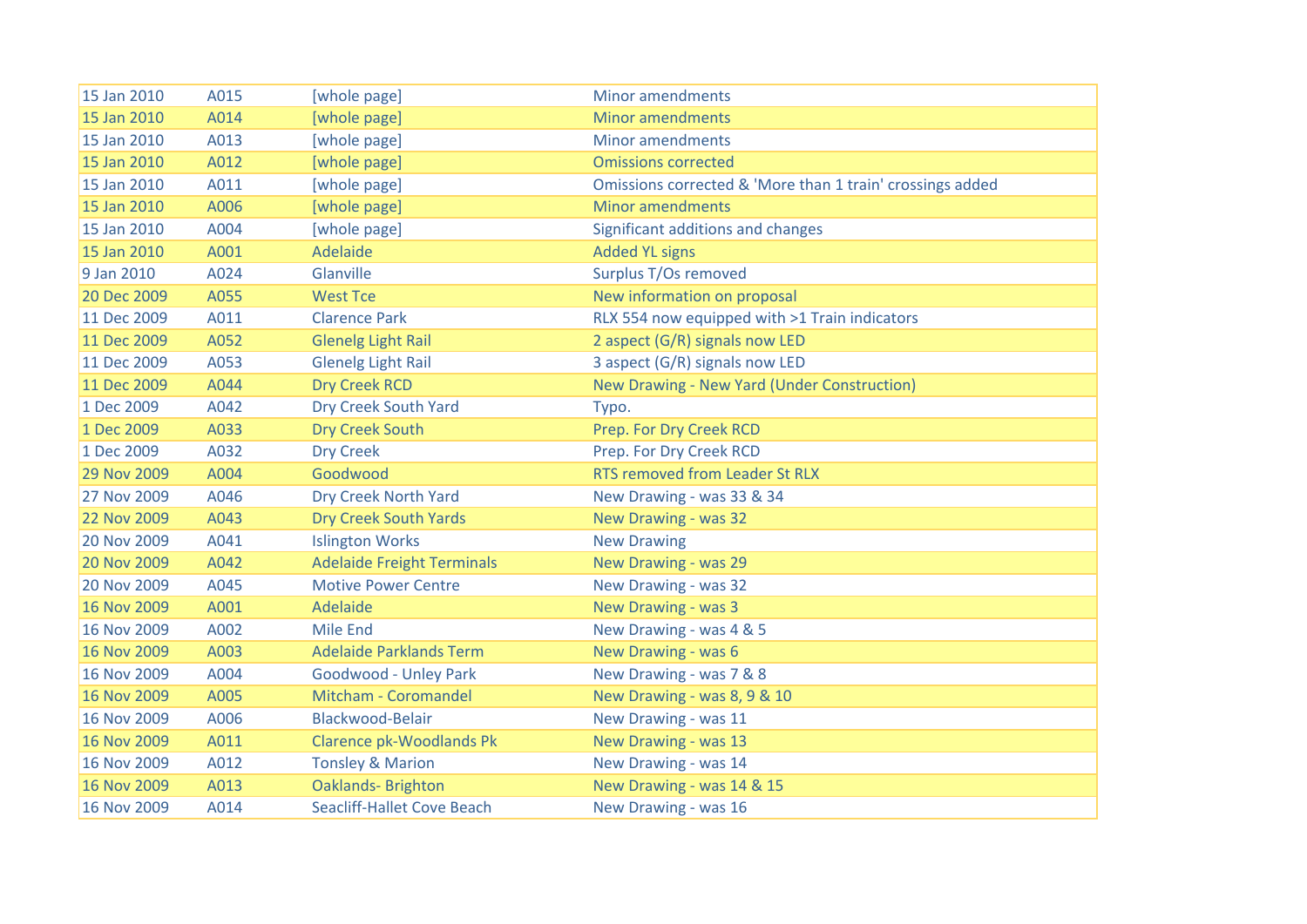| 16 Nov 2009 | A015 | Lonsdale-Noarlunga Centre        | New Drawing - was 17      |
|-------------|------|----------------------------------|---------------------------|
| 16 Nov 2009 | A016 | Seaford                          | <b>New Drawing</b>        |
| 16 Nov 2009 | A021 | <b>Torrens Jcn-Bowden</b>        | New Drawing - was 19      |
| 16 Nov 2009 | A022 | Croydon-Cheltneham RC            | New Drawing - was 20 & 21 |
| 16 Nov 2009 | A023 | Cheltenham-Ethelton              | New Drawing - was 21 & 23 |
| 16 Nov 2009 | A024 | <b>Glanville-Outer Harbor</b>    | New Drawing - was 25      |
| 16 Nov 2009 | A029 | <b>Grange Line</b>               | New Drawing - was 22      |
| 16 Nov 2009 | A031 | Ovingham-Kilburn                 | New Drawing - was 28 & 29 |
| 16 Nov 2009 | A032 | <b>Dry Creek Triangle</b>        | New Drawing - was 31      |
| 16 Nov 2009 | A033 | Dry Creek South                  | New Drawing - was 32      |
| 16 Nov 2009 | A034 | Mawson I/ch-Parafield            | New Drawing - was 33 & 34 |
| 16 Nov 2009 | A035 | <b>Chidda-Elizabeth South</b>    | New Drawing - was 34 & 35 |
| 16 Nov 2009 | A036 | Elizabeth-Kulde                  | New Drawing - was 35      |
| 16 Nov 2009 | A037 | Tambelin-Gawler                  | New Drawing - was 36      |
| 16 Nov 2009 | A038 | <b>Gawler Jcn-Gawler Central</b> | New Drawing - was 37      |
| 16 Nov 2009 | A051 | <b>City West-City South</b>      | New Drawing - was 46      |
| 16 Nov 2009 | A052 | South Tce-Plympton Pk            | New Drawing - was 47      |
| 16 Nov 2009 | A053 | Morphetville RC-Glengowrie       | New Drawing - was 48      |
| 16 Nov 2009 | A054 | <b>Gawler East-Moseley Sq</b>    | New Drawing - was 48      |
| 16 Nov 2009 | A055 | <b>City West-Hindmarsh</b>       | <b>New Drawing</b>        |
| 16 Nov 2009 | A061 | <b>Bishop</b>                    | New Drawing - was 39      |
| 16 Nov 2009 | A062 | <b>Gillman Jcn-Port River</b>    | New Drawing - was 40      |
| 16 Nov 2009 | A063 | <b>Birkenhead-Osborne</b>        | New Drawing - was 42      |
| 16 Nov 2009 | A064 | <b>Pelican Point</b>             | New Drawing - was 43      |
| 16 Nov 2009 | A065 | <b>Port Adelaide Flat</b>        | New Drawing - was 41      |
| 16 Nov 2009 | A971 | Semaphore-Fort Glanville         | New Drawing - was 26      |
| 16 Nov 2009 | A993 | <b>National Railway Museum</b>   | New Drawing - was 24      |
| 16 Nov 2009 | A995 | <b>St Kilda Tramway Museum</b>   | New Drawing - was 49      |